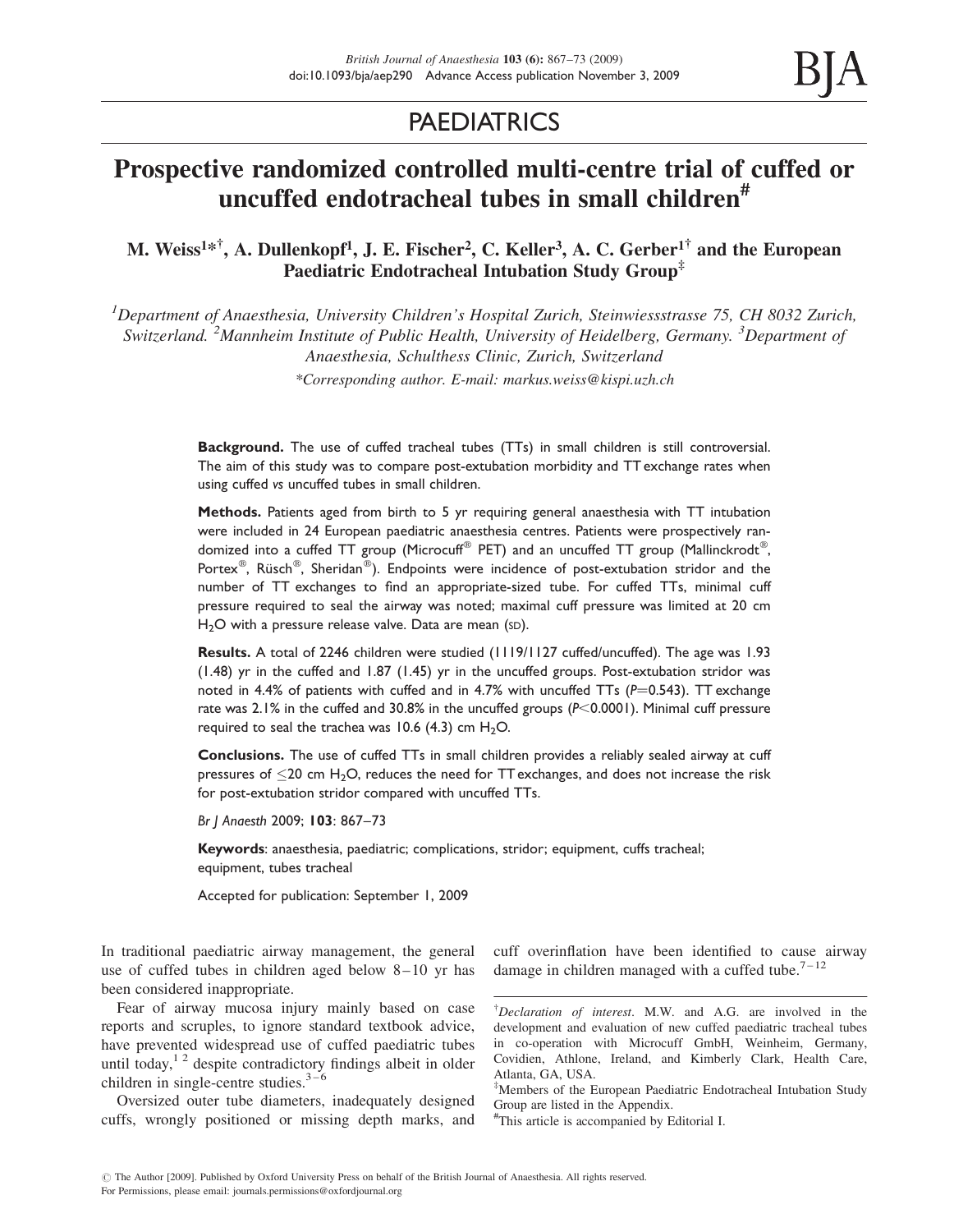A new cuffed tracheal tube  $(TT)$  (Microcuff<sup>®</sup> PET; Kimberly Clark, Health Care, Atlanta, GA, USA) with an anatomically designed high volume–low pressure tube  $\text{cnff}$ ,<sup>13–15</sup> with a recommendation chart for tube size selection has recently become available for paediatric anaesthesia.<sup>16</sup>

The aim of the present study was to compare postextubation airway morbidity, measured as post-extubation stridor, after the use of these cuffed TTs in combination with a cuff pressure release valve<sup>17 18</sup> and uncuffed TTs in children from birth up to 5 yr. In addition, this study assessed the intubation attempts and ventilation indices with the use of cuffed TTs compared with the uncuffed.

#### Methods

The study was planned and organized as a prospective, randomized, controlled multi-centre trial by the Department of Anaesthesia, University Children's Hospital Zurich, Switzerland. The study protocol was approved by an International Study Review Board. Local ethics committee approval was given by each study centre and written parental informed consent was obtained for all patients.

The study procedure was instructed on-site in each study centre by the main investigator. An instructional CD was also provided.

Study sites were provided with sealed, opaque, consecutively numbered envelopes that contained the randomization code. The envelopes were opened immediately before induction of anaesthesia.

Cuffed TTs were sent by the manufacturer. The cuff pressure manometers, pressure release valves, and, if needed, airway pressure gauges were directly sent from the University Children's Hospital Zurich to the study centres.

Patients aged from birth to  $\leq 5$  yr in 24 European paediatric anaesthesia centres requiring general anaesthesia with tracheal intubation were recruited. Patient's inclusion and exclusion criteria are summarized in Table 1. Baseline patient characteristics, history, and type of procedure were noted.

In the author's institution, a stridor rate of about 2% was observed before this study.<sup>19</sup> A conservative estimate based on the literature would suggest a baseline rate of post-extubation stridor using uncuffed tubes of  $2.5\%$ .<sup>3 20–25</sup> An unacceptable deterioration using cuffed TTs would amount to an increase in post-extubation stridor incidence rate to a total of 4%.

A study observing similar rates in both groups should be sized to have a power of 90% at a type I error rate of 5% to detect a difference of 1.5%. Using the sample size estimation software PASS (NCSS Statistical Software, Kaysville, UT, USA), the sample size was estimated at 3928 individuals including adjustments for interim analysis and clustering according to the O'Brian and Fleming<sup>26</sup> stopping rule.

The management of anaesthesia was according to the guidelines and standards of the local anaesthesia Table 1 Inclusion and exclusion criteria

```
Inclusion criteria
```
Children aged from birth (weighing  $\geq$ 3 kg) to  $\leq$ 5 yr Children requiring oro-tracheal or naso-tracheal intubation with a Magill shaped TT or preformed (RAE) TT as a part of their anaesthetic care and planed controlled ventilation during the surgical/interventional/diagnostic procedure Tracheal intubation performed using direct laryngoscopy Extubation after the procedure in the operating theatre Procedure performed in the supine position Patients for elective and emergency surgery, interventions, or both if there is no risk for regurgitation or pulmonary aspiration ASA physical status I and II Written parental consent Exclusion criteria No parental written consent obtained Known airway anomalies (airway stenosis, including Down's syndrome) Known or suspected difficult intubation Known need for abnormal tube size Children at risk for regurgitation Surgery of the larynx and/or of the trachea, neck, and/or upper oesophagus Pulmonary diseases (concurrent pneumonia or bronchial infection, asthma requiring inhalation medication, pulmonary malformations) ASA physical status  $>$ II Fibreoptic intubation or alternative intubation technique Planned postoperative ventilation in the ICU

Weight and/or height percentiles  $\langle 3\% \rangle$  > 97%

departments. Cuffed TT sizes (Microcuff® PET) were selected as follows: ID 3.0 mm for birth  $(>3 \text{ kg}$  body weight) to  $\leq 8$  months; ID 3.5 mm for 8 to  $\leq 18$  months; ID 4.0 mm for 18 to  $\leq$ 36 months; and ID 4.5 mm for 36 to  $\leq 60$  months.<sup>16</sup>

Uncuffed TT sizes were selected according to local institutional guidelines. Each study centre used their usual uncuffed paediatric TTs (Mallinckrodt®, Portex®, Rüsch®, Sheridan<sup>®</sup>) for the uncuffed group.

Tracheal intubation was performed under direct laryngoscopy by the oral or nasal route, without or with the use of bougies or stylets. TT insertion depth was managed according to institutional guidelines in uncuffed TTs and according to the depth marking in cuffed TTs. If there was resistance to passing the tube through the larynx, a tube one size smaller  $(-0.5 \text{ mm} \text{ ID})$  was selected. Air leak pressure after intubation was tested with the patient supine and the head in the neutral position. An audible air leak at the patient's mouth had to be present at  $\leq 20$  cm H<sub>2</sub>O positive inflation pressure in uncuffed TTs and in cuffed TTs with the cuff fully deflated in accordance with the recommendations of Motoyama and colleagues, $27$  Koka and colleagues,  $25$  Stocks,  $28$  and Lee and colleagues.  $29$  If there was no air leak present at  $20 \text{ cm } H<sub>2</sub>O$  inflation pressure, the tube was judged to be too large and had to be exchanged for the next smaller size  $(-0.5 \text{ mm ID})$ .<sup>27 28</sup> A cuffed TT size ID 3.0 mm was exchanged to an uncuffed TT size ID 3.0 mm. When changing an uncuffed TT to the next smaller size which resulted in excessive air leak, a throat pack or cuffed TT was used.

After assuring that no oversized tubes were inserted in either group, adequacy of sealing was tested by mechanical ventilation of the patients. TTs with excessive air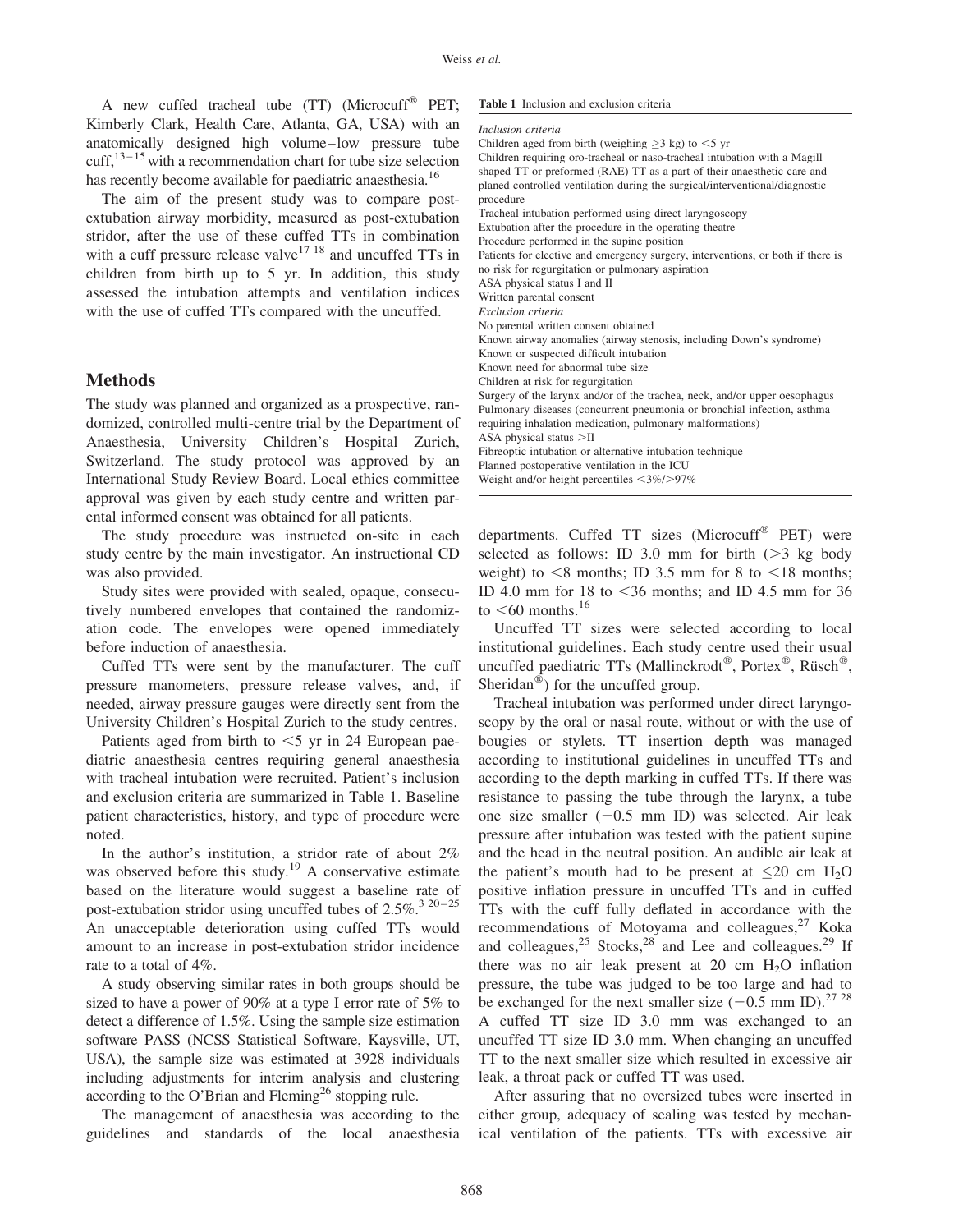

Fig 1 Test assembly used in the cuffed group: cuffed paediatric TT (Microcuff<sup>®</sup> PET) attached to a cuff pressure manometer with pressure release valve (arrow) limiting cuff pressure at  $20 \text{ cm H}_2\text{O}$ .

leak, not allowing adequate ventilation, were exchanged to the next larger size  $(+0.5$  mm ID).

For cuffed TTs, the cuff was inflated with the cuff pressure manometer. Cuff pressure was limited to 20 cm  $H<sub>2</sub>O$  with a pressure release valve (Fig. 1).<sup>30</sup> When in the uncuffed group a smaller tube was too small and a larger one too large, a throat pack could be used or the patient was switched to a cuffed TT.

Minimal sealing pressure was assessed under steady-state ventilation conditions and maintained during the procedure. This was performed by slowly reducing the cuff pressure until an audible leak appeared at the patient's mouth and then the pressure was increased until leak disappearance. Minimal cuff pressure required to seal the airway and quality of sealing were recorded. Further intubation time, anaesthetic technique, course of intubation, leak pressure, peak inspiratory pressure, use of throat package, and number of TT exchanges to find the appropriate-sized tube were also recorded. The final TT inserted (cuffed or uncuffed) was noted.

Intraoperatively, the presence of plateau-type end-tidal capnography, oxygenation, accidental endobronchial intubation, or extubation and the need for secondary TT exchange (excessive leakage) were recorded.

Patients' tracheas were extubated awake or asleep. Immediately before extubation, the cuff was fully deflated and then the TT was removed from the patient's trachea. Duration of intubation, occurrence of laryngospasm, postextubation stridor, defined as any new high pitched inspiratory sound, within 1 h after extubation, were recorded by an independent assessor in the child free of pain, secretions, and residual airway obstruction. Medications applied to treat post-extubation stridor and the need for ICU admission or re-intubation were noted.

#### Data management and statistical analysis

Completed data forms were copied at the local centre and the original data forms sent to the organizers and checked. If required, the investigators were contacted by e-mail to complete the data forms. Data forms were electronically scanned and stored (Kaiser Data, Wollerau, Switzerland). Statistical calculations were performed by the Mannheim Institute of Public Health, University of Heidelberg, Germany.

Baseline characteristics and outcomes across the groups (initial cuffed vs initial uncuffed and final cuffed vs final uncuffed  $TTs$ ) were compared using Student's *t*-test for normally distributed data, Mann–Whitney U-test for nonnormally distributed data, and  $\chi^2$  analysis for nominal data. Risk ratio was assessed to analyse the impact of a new treatment (e.g. cuffed tubes) on an outcome (e.g. stridor) and was calculated as the risk in the treatment group (cuffed tubes group) divided by the risk in the control group (uncuffed tubes group). A risk ratio of 1 indicated the same risk for the outcome in both groups with no association between the risk factor and the outcome. A risk ratio of  $\leq 1$  was interpreted as a less likely occurrence of the outcome in the experimental group than in the control group, suggesting that the factor may be protective. Finally, a risk ratio  $>1$  was identified as a more likely occurrence of the outcome in the experimental group than in the control group, suggesting that the factor may be disadvantageous. All analyses have been calculated using SAS (Version 8.2, SAS Inc., Cary, NC, USA) or SPSS (Version 16, SPSS Inc., Chicago, IL, USA).

#### **Results**

Four thousand and eight hundred study envelopes were sent to the study centres. A manufacturing change in the TT shaft material resulted in increased risk of kinking of the TT. This required temporary recall of the Microcuff<sup> $\omega$ </sup> PET tube. Because the rectification of this problem required several months, the study was stopped ahead of schedule.

A total of 2406 completed data forms were returned from the study centres. One hundred and sixty data forms (106 in the cuffed group/54 in the uncuffed group) had to be excluded because the age group or the TT size with regard to age group was not correctly selected. Finally, 2246 children from 24 study centres were investigated (1119/1127 cuffed/uncuffed tubes). Five patients (one in the cuffed group/four in the uncuffed group) remained intubated after operation and were not included in the assessment of post-intubation morbidity. Numbers of patients investigated per centre ranged from 7 to 188; median 83 patients.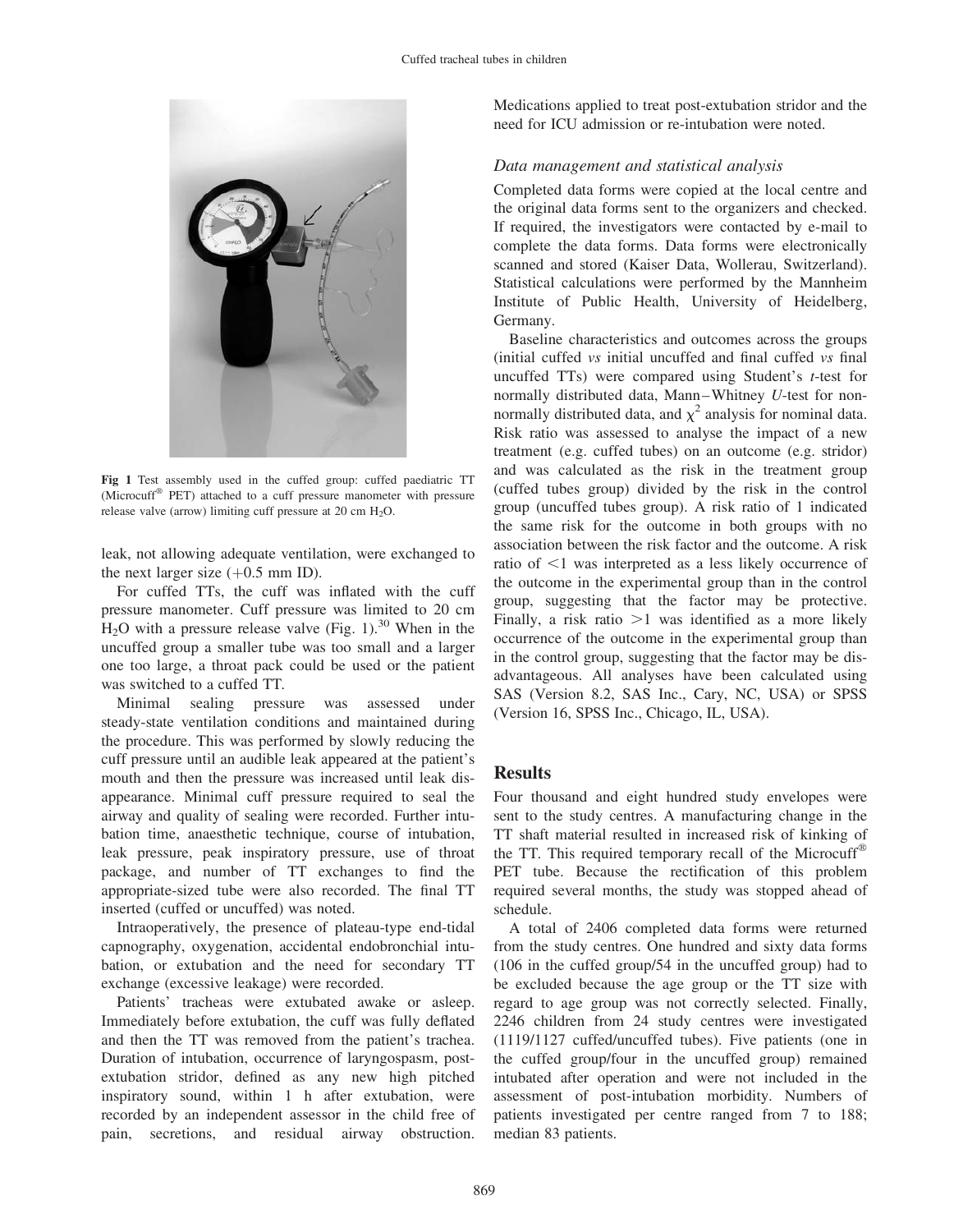Children's age was 1.93 (1.48) yr in the initially cuffed  $(n=1119)$  and 1.87 (1.45) yr in the initially uncuffed  $(n=1127)$  study groups. Patient characteristics, history, and type of procedure are presented in Tables 2 and 3. Induction and intubation data are given in Table 4.

Post-intubation stridor was noted in 4.4% in the final cuffed group and in 4.7% in the final uncuffed group  $(P=0.543,$  risk ratio 0.936) (Tables 5 and 6). Exclusion of patients with one or several tube exchanges did not significantly alter post-extubation morbidity among the two groups (Table 5).

TT exchange rate was 2.1% in the cuffed and 30.8% in the uncuffed study groups  $(P<0.0001$ , risk ratio 0.068). The reasons for tube exchange in the two groups are shown in Table 7. Minimal cuff pressure to seal the trachea in the cuffed group was  $10.6$  (4.3) cm  $H_2O$ .

Intraoperatively, capnography was reliable in 98.6% (cuffed TTs) and in  $95.6\%$  (uncuffed TTs) ( $P<0.0001$ , risk ratio 1.03) (Table 8).

#### **Discussion**

The main finding of the present study was that the Microcuff<sup>®</sup> PET used according to the proposed recommendation for tube size selection with cuff pressure limited to  $\leq$ 20 cm H<sub>2</sub>O can be safely used in small children, since the incidence of post-extubation stridor was

Table 2 Patient characteristics  $(n=2246)$  in the two groups who finally had cuffed or uncuffed tubes

|                                                               | <b>Cuffed tubes</b> | <b>Uncuffed tubes</b> |
|---------------------------------------------------------------|---------------------|-----------------------|
| Patients investigated                                         | 1197                | 1049                  |
| Age of patients (yr) [mean (range)]                           | $1.94(0-4.99)$      | $1.85(0-4.98)$        |
| Weight of patients $(kg)$ [mean $(sD)$ ]                      | 11.4(4.7)           | 11.2(4.6)             |
| Gender (female/male)                                          | 33.1%/66.9%         | 35.0%/65.0%           |
| $ASA$ (I/II)                                                  | 66.2%/33.8%         | 33.4%/66.6%           |
| Prior croup                                                   | $23(2.0\%)$         | $27(2.6\%)$           |
| Actual or recent respiratory tract<br>infection $(< 4$ weeks) | 159 (13.6%)         | 131 (12.9%)           |

Table 3 Type of procedure (per patient more than one intervention possible) in the two groups who finally had cuffed or uncuffed tubes

|                         |      | Cuffed tubes $(n=1197)$ Uncuffed tubes $(n=1049)$ |
|-------------------------|------|---------------------------------------------------|
| <b>Interventions</b>    | 1246 | 1081                                              |
| Head surgery            | 143  | 108                                               |
| <b>ENT</b>              | 171  | 161                                               |
| <b>Cleft</b>            | 73   | 87                                                |
| Thoracic                | 17   | 13                                                |
| Abdominal               | 310  | 263                                               |
| Laparoscopy             | 26   | 12                                                |
| Urology                 | 284  | 223                                               |
| Limb                    | 92   | 79                                                |
| Cardiac catheterization | 16   | 14                                                |
| Gastroenterology        | 13   | 15                                                |
| Radiology               | 28   | 35                                                |
| Others                  | 73   | 71                                                |

Table 4 Induction and tracheal intubation data in the two groups who finally had cuffed or uncuffed tubes

|                                               | Cuffed tubes<br>$(n=1197)$ | <b>Uncuffed tubes</b><br>$(n=1049)$ |
|-----------------------------------------------|----------------------------|-------------------------------------|
| Intubation route (oral/nasal)                 | 95.4%/4.6%                 | 91.6%/8.4%                          |
| Tube brand used (Magill/preformed<br>curved)  | 77.8%/22.2%                | 77.9%/22.1%                         |
| Muscle paralysis used                         | 61.9%                      | 57.6%                               |
| Bougie/stylet used                            | 5.7%                       | 12.9%                               |
| Local anaesthesia spray used                  | 4.5%                       | 5.4%                                |
| Induction ( <i>i.v.</i> /inhalation)          | 34.5%/65.5%                | 34.2%/65.8%                         |
| Systemic steroids used (PONV)                 | $17.0\%$                   | 16.8%                               |
| Systemic NSAID used (Pain)                    | 35.2%                      | 40.2%                               |
| Oro-gastric suctioning used                   | 53.8%                      | 50.6%                               |
| Difficulties with intubation                  | 2.3%                       | 2.5%                                |
| Patients with $>1$ intubation attempts        | 5.7%                       | 8.4%                                |
| Patients with $>1$ tube insertion<br>attempts | 3.4%                       | 9.0%                                |

not increased when compared with uncuffed TTs. Furthermore, minimal tube exchange rate, a reliable, sealed airway, and improved capnography trace were the main benefits of cuffed TTs.

To date, only single-centre experience with cuffed TTs has been published. $3-6$  Because of the many limitations associated with these studies (e.g. limited numbers, non-randomized design, not including infants or young children), it has so far not been possible to draw valid conclusions in the longstanding debate relating to the use of cuffed vs uncuffed TTs in paediatric anaesthesia. Since a modern cuffed TT designed for small children has recently become commercially available, a large prospective, randomized, multi-centre trial was required to further investigate this issue in small children.

The study was terminated prematurely due to reasons beyond our control. An improved version of the Microcuff PET became available only 1 yr after the study stopped. Despite not being able to recruit the number indicated by the initial power calculation, the study still managed to include more than 2000 patients, demonstrating similar incidences of post-extubation stridor with longer intubation times in the cuffed group.

The most central finding of the present study was that the incidence of post-extubation stridor was not affected by the use of cuffed TTs. In this study, an anatomically designed cuffed TT with controlled and limited cuff pressure was used and the tube size selected strictly according to size recommendations. The incidence of postextubation stridor in both patient groups is consistent with the findings of Ashtekar and Wardhaugh $31$  and should alleviate the fear of many paediatric anaesthetists that cuffed TTs may cause increased post-extubation stridor rates in small children. However, it is important to note that cuffed TTs with oversized outer tube diameters, wrongly designed cuffs, and cuffs used without cuff pressure control can cause airway damage. $7-10$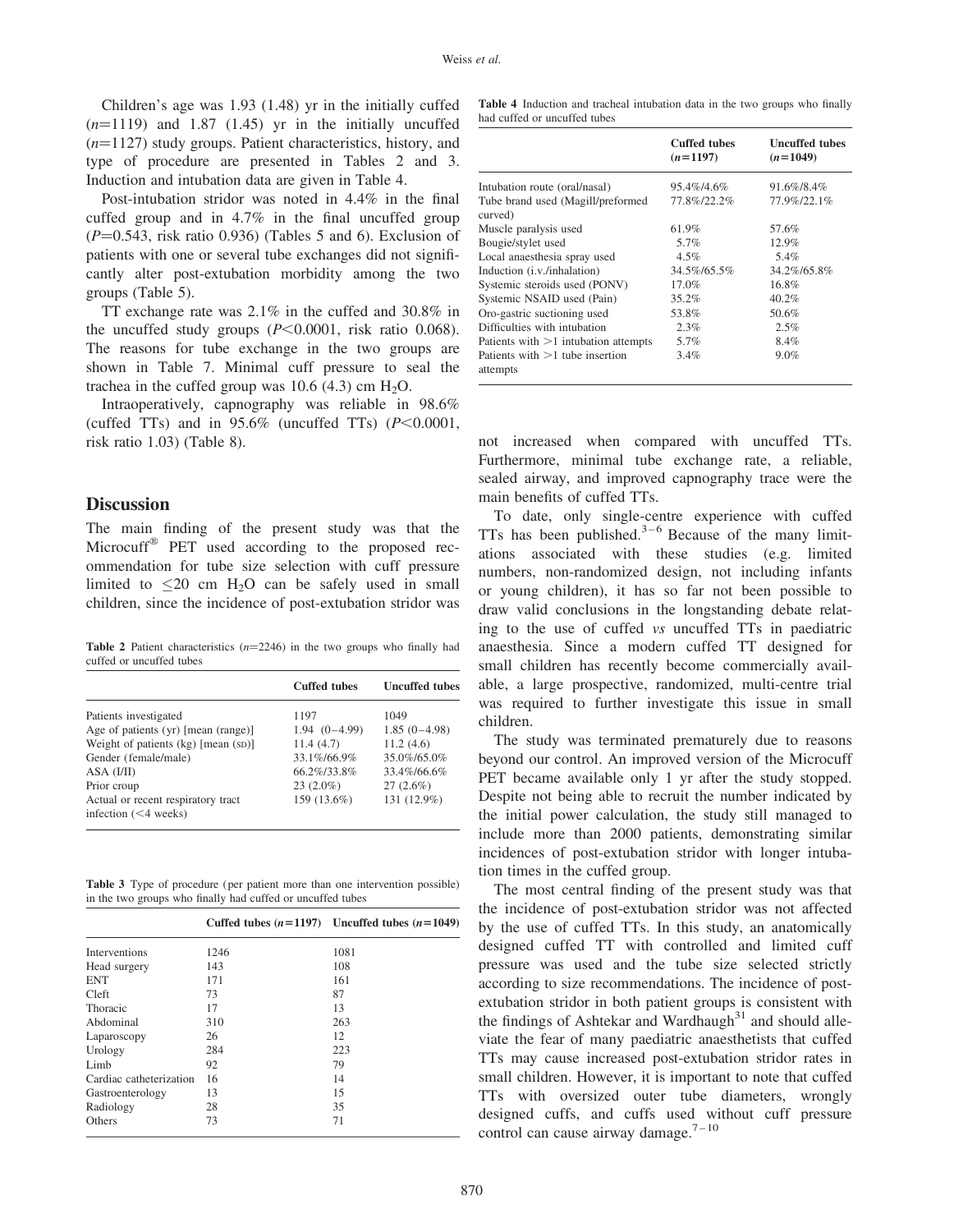|                                                                      | Cuffed tubes final after<br>exchanges $(n=1197)$ | Uncuffed tubes final after<br>exchanges $(n=1049)$ | Cuffed tubes initial without<br>exchange $(n=1095)$ | Uncuffed tubes initial<br>without exchange $(n=780)$ |
|----------------------------------------------------------------------|--------------------------------------------------|----------------------------------------------------|-----------------------------------------------------|------------------------------------------------------|
| Duration of tracheal intubation (min)<br>[mean (SD)]                 | 107.5(79.9)                                      | 99.0 (72.8)**                                      | 103.0(76.6)                                         | $93.8(71.7)$ **                                      |
| Extubation (awake/asleep)<br>Laryngospasm                            | 49.0%/51.0%<br>$4.5\%$                           | 46.7%/51.4%<br>$3.5\%$                             | 48.2%/51.8%<br>$4.6\%$                              | 43.6%/56.4%<br>$3.4\%$                               |
| Time from extubation to assessment<br>$(min)$ [mean $(sD)$ ]         | 30.4 (27.6)                                      | $27.6(24.4)$ *                                     | 30.6(27.7)                                          | $26.4(23.3)*$                                        |
| Inspiratory stridor: all                                             | $4.4\%$                                          | $4.7\%$                                            | $4.3\%$                                             | $4.4\%$                                              |
| Inspiratory stridor: with signs of<br>severe dyspnoea                | $0.33\%$                                         | $0.29\%$                                           | $0.37\%$                                            | 0.26%                                                |
| Epinephrine nebulizer (% patients<br>with stridor/% all patients)    | 18.9/0.84                                        | 30.6/1.44                                          | 15.1/0.73                                           | 22.4/1.40                                            |
| NSAID (% patients with stridor/%<br>all patients)                    | 30.2/1.38                                        | 36.7/1.72                                          | 30.2/1.47                                           | 30.6/2.1                                             |
| Systemic steroids (% patients with<br>stridor/% all patients)        | 20.8/0.92                                        | 22.4/1.05                                          | 15.1/0.73                                           | 18.4/1.15                                            |
| Unplanned ICU-admission (%<br>patients with stridor/% all patients)  | 5.6/0.25                                         | 2.1/0.10                                           | 5.7/0.27                                            | 2.04/1.13                                            |
| Need for re-intubation (% patients)<br>with stridor /% all patients) | 3.8/0.18                                         | 2.1/0.10                                           | 3.8/0.18                                            | 2.04/1.13                                            |

Table 5 Primary outcomes: post-extubation morbidity and therapy.  $*P<0.05$ ;  $*P<0.01$ 

Table 6 Stridor rates per age group. NS, not significant

| Age groups                            | <b>Cuffed tubes</b><br>(final)(n) | Stridor $(n)$ | Uncuffed<br>tubes (final)<br>(n) | Stridor $(n)$     |
|---------------------------------------|-----------------------------------|---------------|----------------------------------|-------------------|
| All $(A-D)$                           | 1197                              | 53 (4.4%)     | 1049                             | 49 $(4.7\%)^{NS}$ |
| A: 0 to $\leq 8$<br>months            | 326                               | $9(2.8\%)$    | 298                              | 14 $(4.7\%)^{NS}$ |
| B: 8 to < 18<br>months                | 247                               | $15(6.1\%)$   | 234                              | 8 $(3.4\%)^{NS}$  |
| $C: 18$ to $\leq 36$<br>months        | 311                               | $15(4.8\%)$   | 266                              | 17 $(6.4\%)^{NS}$ |
| D: $36 \text{ to } \leq 60$<br>months | 313                               | 14 (4.8%)     | 251                              | 10 $(4.0\%)^{NS}$ |

In this context, it should also be pointed out that data regarding post-extubation stridor are difficult to compare between different studies. The time of assessment varies from immediately after extubation to discharge from the recovery room.<sup>3 20 – 25 32 33</sup> Residual airway obstruction due to anaesthetics, pain, and secretions must also be accounted for. In the present study, clear and stringent definitions for stridor and its assessment were followed. This fact may explain why the incidences of stridor in our study (4.4% and 4.7%, respectively) were higher than the value used for the initial power calculation (2.5%). However, a similar incidence of post-extubation stridor in younger children can be found in other studies.<sup>25</sup> Publications reporting lower stridor frequencies usually also include children in the 6–16 yr age range where the risk of stridor is much less.<sup>36</sup> The fact that the majority of participating centres did not have any previous experience with the use of cuffed TTs and the multi-centric nature of the study also support the general applicability of the study findings.

Cuffed tubes were selected with a smaller diameter, and the cuff was inflated as required to fill the individual gap Table 7 Reasons for tube exchange and incidence; data expressed as number of incidents or as indicated. \*\*  $P=0.01$ ; \*\*\* $P<0.001$ ; \*\*\*\* $P<0.0001$ 

|                                                               | <b>Cuffed tubes</b><br>initial $(n=1119)$ | <b>Uncuffed tubes</b><br>initial $(n=1127)$ |
|---------------------------------------------------------------|-------------------------------------------|---------------------------------------------|
| Tube passage                                                  |                                           |                                             |
| Resistance to pass into the<br>trachea                        | 7                                         | 46***                                       |
| Leakage $(n$ tested)                                          | 1112                                      | 1081                                        |
| $>$ 20 cm H <sub>2</sub> O inflation pressure<br>for air leak | 10                                        | $112***$                                    |
| Sealing ( <i>n</i> tested)                                    | 1102                                      | 969                                         |
| Peak inspiratory pressure used<br>$(cm H2O)$ [mean $(sD)$ ]   | 17.3(3.4)                                 | $16.3(3.2)$ ***                             |
| No audible air leak                                           | 1018                                      | 398                                         |
| Acceptable air leak                                           | 78                                        | 383                                         |
| Excessive air leak                                            | 6                                         | 188                                         |
| Minimal cuff pressure for<br>sealing cm $H_2O$ [mean (sp)]    | 10.6(4.3)                                 |                                             |
| Tube exchange                                                 |                                           |                                             |
| Tube exchange                                                 | $24(2.1\%)$                               | 347 (30.8%)****                             |
| Reason for tube exchange                                      |                                           |                                             |
| Resistance to pass the tube                                   | 7                                         | 46***                                       |
| No air leak at $20 \text{ cm } H_2O$                          | 10                                        | $112***$                                    |
| Excessive air leak at IPPV                                    | 6                                         | 188***                                      |
| Others (too long preformed<br>tube)                           | 1                                         | 1                                           |
| Patients with more than one<br>tube exchange                  | 5                                         | 87***                                       |
| Total number of tube<br>exchanges                             | 29                                        | 434***                                      |
| Throat pack used                                              | 2.7%                                      | $10.0\%$ **                                 |

between the tube and the tracheal wall. This principle resulted in 15 times reduced need for TT changes and considerable less use of throat packaging. In fact, the chance to find an appropriate TT at the first attempt was 97.9% for cuffed and only 69.5% for uncuffed TTs. Particularly, in prehospital, emergency, and intensive care settings, and also for less experienced anaesthetists, a paediatric TT which fits almost 100% at first attempt provides a considerable benefit.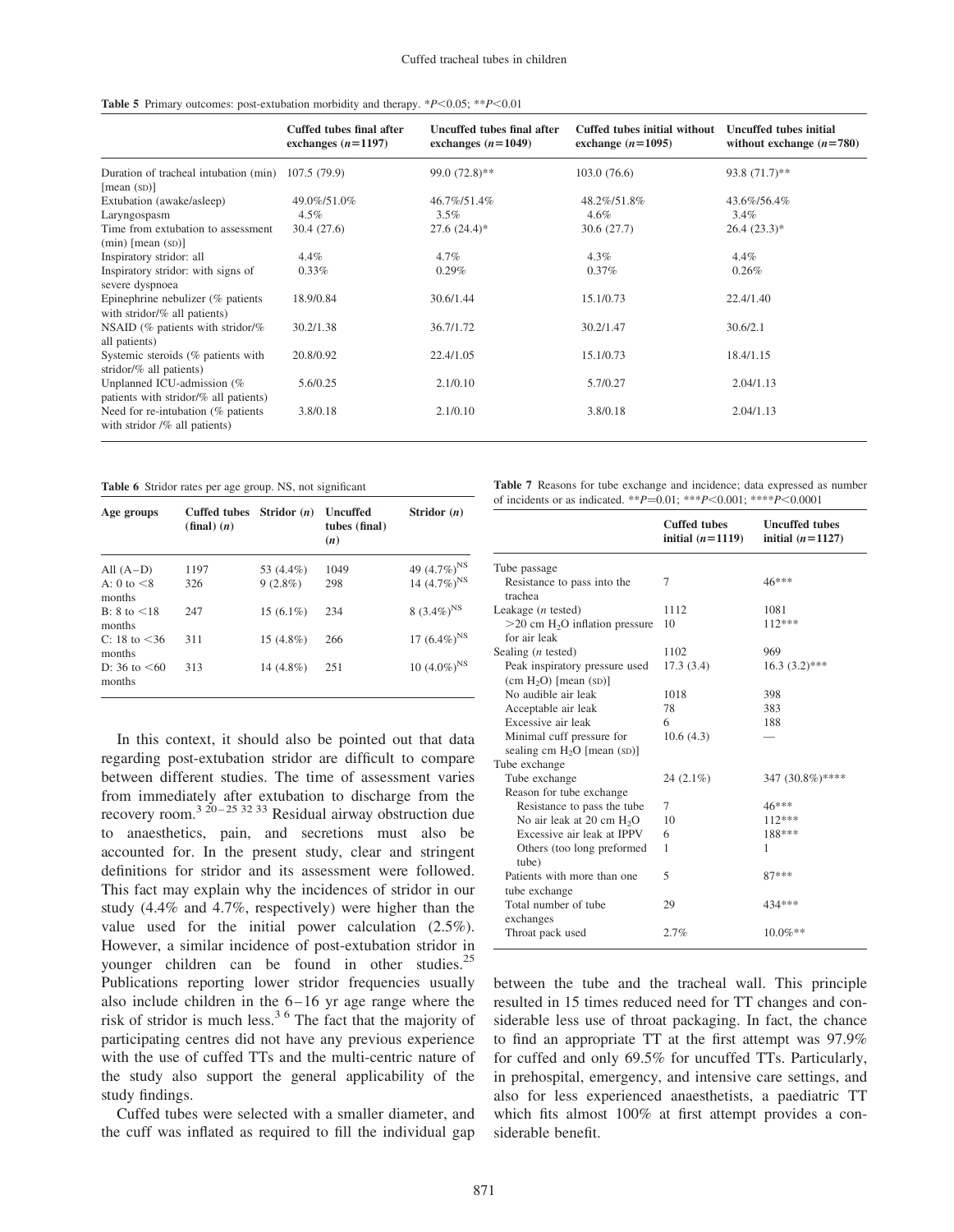|  |  |  |  |  |  | <b>Table 8</b> Intraoperative incidence of the secondary outcomes. *** $P \le 0.0001$ |
|--|--|--|--|--|--|---------------------------------------------------------------------------------------|
|--|--|--|--|--|--|---------------------------------------------------------------------------------------|

|                                        | <b>Cuffed tubes</b><br>$(n=1197)$ | <b>Uncuffed tubes</b><br>$(n=1049)$ |
|----------------------------------------|-----------------------------------|-------------------------------------|
| Reliable capnography                   | 98.6%                             | $95.6\%***$                         |
| Oxygenation problems                   | $1.0\%$                           | $1.1\%$                             |
| Accidental endobronchial<br>intubation | 1.5%                              | 2.5%                                |
| Accidental extubation                  | 0.6%                              | 0.4%                                |
| Secondary tube exchange<br>required    | 0.5%                              | 1.0%                                |

Reassuringly, the cuff inflation pressure  $(10.6 \text{ cm H}_2\text{O})$ needed to accomplish an adequate tracheal seal was substantially less than with other paediatric TT cuffs reported<sup>34</sup> and below the 25 cm  $H_2O$  threshold that has been shown to cause increased airway morbidity with uncuffed tubes. $32$  The better tracheal seal caused by the TT cuff was also found to result in significantly enhanced conditions regarding the ability to record an adequate capnography trace, something that occasionally can be very difficult if uncuffed TTs are used. As mentioned above, these positive effects of using a cuffed TT could be accomplished without increasing the risk for postextubation stridor. It must be pointed out that the excellent findings obtained with the Microcuff PET in this study cannot be generalized without further studies to all cuffed paediatric tubes available.7 9 10

In conclusion, when using appropriately designed cuffed TTs with a clear concept for cuff pressure control and tube size selection, cuffed tubes have a much higher chance of fitting at first attempt than uncuffed tubes. Cuffed TTs are not per se associated with higher airway morbidity in small children, objectified here as postextubation stridor, and thus they can be used safely in this age group.

## Acknowledgements

We would like to thank Mr A. Meile (Medconnect, Lachen, Switzerland) and his secretary Mrs Erna Heinson for preparing, packaging, and delivery of the randomization envelopes to all study centres.

#### Funding

The study was supported by Microcuff GmbH, Weinheim, Germany, by providing the cuffed tracheal tubes, cuff pressure manometers, and release valves for no charge. Also it was supported by the Swiss Society for Anaesthesia and Resuscitation (SGAR) by a study grant.

### Appendix

European Paediatric Endotracheal Intubation Study Group M. Bernath, Lausanne, Switzerland; C. Best, Glasgow, UK; S. Bew, Leeds, UK; J. Bihlmayer, Augsburg, Germany; M. Bloch, Aberdeen, UK; V. Boels, Stockholm, Sweden; P. Bolton, Glasgow, UK; K. Boos, Hanover, Germany; P. Brooks, London, UK; J. Brown, Leeds, UK; D. Crass, Augsburg, Germany; D. Csomor, Bratislava, Slovakia; M. Dolci, Lausanne, Switzerland; T. Engelhardt, Aberdeen, UK; S. Eschertzhuber, Innsbruck, Austria; H. Forst, Augsburg, Germany; B. Frank, Regensburg, Germany; A. Frotzler, Zurich; O. Gabriel, Prague, Czech Republic; L. Gajdosiva, Kosice, Slovakia; S. Galton, London, UK; F. Gerheuser, Augsburg, Germany; J. Giest, Berlin (Helios), Germany; R. Greif, Berne, Switzerland; M. Grochova, Kosice, Slovakia; W. Habre, Geneva, Switzerland; M. Hadrawa, Augsburg, Germany; B. Hartmann, Aarau, Switzerland; W. Heindl, Loerrach, Germany; G. Henze, Zurich, Switzerland; O. Hilfiker, Aarau, Switzerland; S. Hivey, Glasgow, UK; C. Hoehne, Berlin (Virchow), Germany; H. Hollnberger, Regensburg, Germany; T. Hüttl, Munich, Germany; B. Kalnasova, Kosice, Slovakia; T. Kirwan, London, UK; B. Komanova, Kosice, Slovakia; J. Korcek, Kosice, Slovakia; S. Krohn, Hanover, Germany; M. Kulkarni, London, UK; \*\*P.A. Lonnqvist, Stockholm, Sweden; A. Machotta, Berlin (Virchow), Germany; \*\*G. Meakin, Manchester, UK; V. Mixa, Prague, Czech Republic; N. Morton, Glasgow, UK; \*\*T. Nicolai, Munich, Germany; M. Oberhauser, St Gallen, Switzerland; M. Pellegrini, Geneva, Switzerland; T. Pirotte, Brussels, Belgium; B. Podhoransky, Bratislava, Slovakia; H.J. Rapp, Mannheim, Germany; M. Rolfs, Stockholm, Sweden; W. Roth, Innsbruck, Austria; B. Salgo, Zurich, Switzerland; H. Schepperle, Loerrach, Germany; J. Schimpf, Augsburg, Germany; A. Schmitz, Zurich, Switzerland; V. Sollmann, Augsburg, Germany; St Seiler, Berne, Switzerland; J. Strauss, Berlin (Helios), Germany; F. Stucki, Berne, Switzerland; E. Thil, Mannheim, Germany; \*\*F. Veyckemans, Brussels, Belgium; L. Wichert, Berlin Virchow, Germany; A. Willker, Augsburg, Germany; G. Wilson, Aberdeen, UK.

\*\*Member of the International Study Review Board.

#### References

- 1 Orliaguet GA, Renaud E, Lejay M, et al. Postal survey of cuffed or uncuffed tracheal tubes used for paediatric tracheal intubation. Paediatr Anaesth 2001; 11: 277–81
- 2 James I. Cuffed tubes in children. Paediatr Anaesth 2001; 11: 259–63
- 3 Khine HH, Corddry DH, Kettrick RG, et al. Comparison of cuffed and uncuffed endotracheal tubes in young children during general anesthesia. Anesthesiology 1997; 86: 627–31
- 4 Newth CJ, Rachmann B, Patel N, et al. The use of cuffed versus uncuffed endotracheal tubes in pediatric intensive care. J Pediatr 2004; 144: 333–7
- 5 Murat I. Cuffed tubes in children: a 3-year experience in a single institution (Letter). Paediatr Anaesth 2001; 11: 748–9
- 6 Deakers TW, Reynolds H, Stretton M, Newth CJ. Cuffed tracheal tubes in pediatric intensive care. *| Pediatr* 1994; 125: 57–62